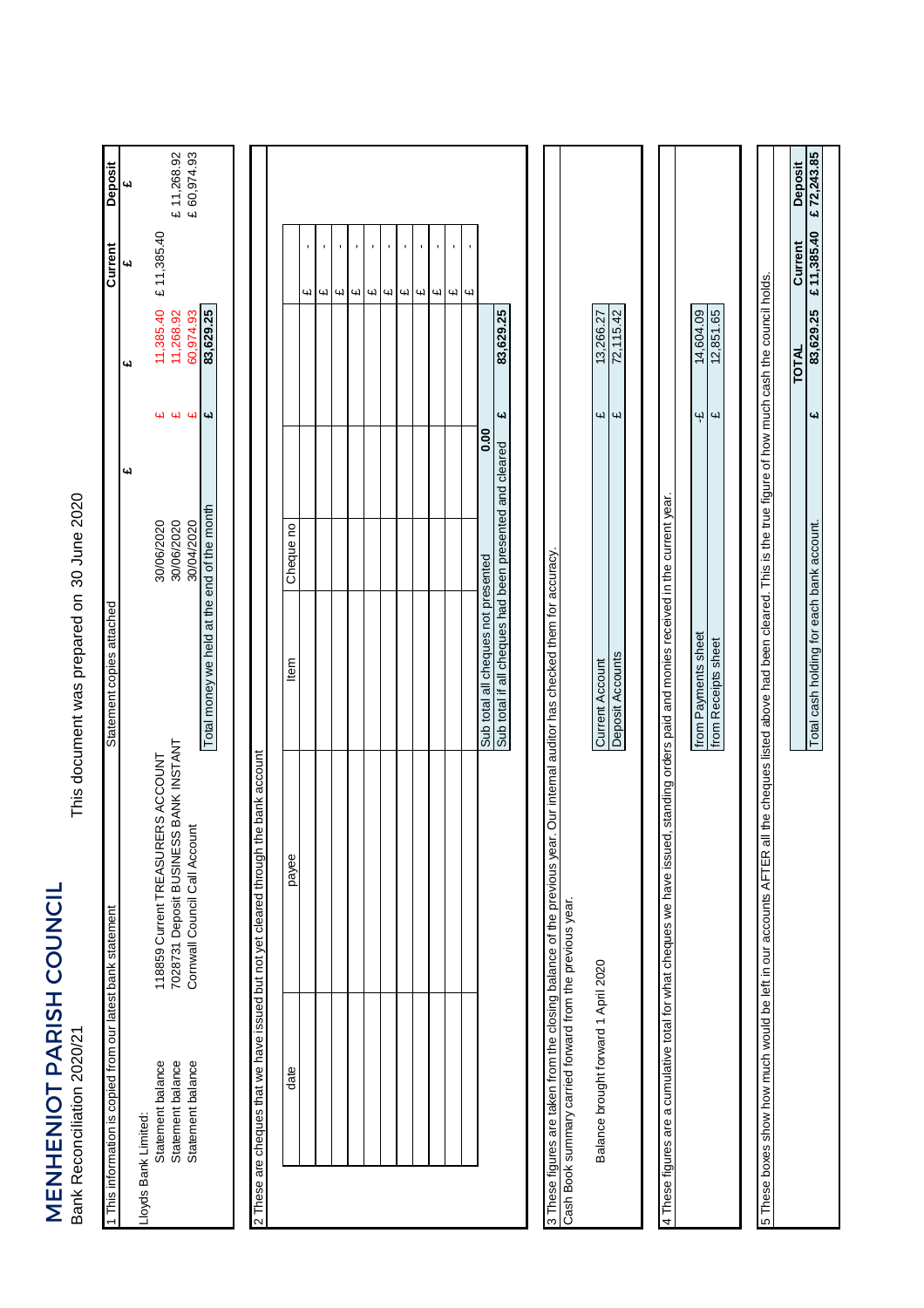

05 July 2020

Menheniot Parish Council LAMBEST COTTAGE **MENHENIOT LISKEARD CORNWALL PL14 3RE** 

#### Your Account

**Sort Code** 30-95-08 Account Number 00118859

| Money In  | £1.248.78 Balance on 01 June 2020 | £12.756.47 |
|-----------|-----------------------------------|------------|
| Money Out | £2.645.11 Balance on 30 June 2020 | £11.385.40 |

<sup>T</sup> <sup>R</sup> <sup>E</sup> <sup>A</sup> <sup>S</sup> <sup>U</sup> <sup>R</sup> <sup>E</sup> <sup>R</sup> <sup>S</sup> <sup>A</sup> <sup>C</sup> <sup>C</sup> <sup>O</sup> <sup>U</sup> <sup>N</sup> <sup>T</sup> <sup>0</sup> <sup>1</sup> <sup>J</sup> <sup>u</sup> <sup>n</sup> <sup>e</sup> <sup>2</sup> <sup>0</sup> <sup>2</sup> <sup>0</sup> t o <sup>3</sup> <sup>0</sup> <sup>J</sup> <sup>u</sup> <sup>n</sup> <sup>e</sup> <sup>2</sup> <sup>0</sup> <sup>2</sup> <sup>0</sup>

# **Your Transactions**

| Date      | <b>Description</b>                | <b>Type</b> | Money In (£) | Money Out (£) | Balance (£) |
|-----------|-----------------------------------|-------------|--------------|---------------|-------------|
| 01 Jun 20 | PENNON WATER SRVCS<br>2060838401  | DD          |              | 25.26         | 12,756.47   |
| 01 Jun 20 | PENNON WATER SRVCS<br>2100066601  | DD          |              | 320.65        | 12,435.82   |
| 02 Jun 20 | LISKEARD YFC                      | <b>BP</b>   |              | 250.00        | 12,185.82   |
| 05 Jun 20 | MOBILE CHEQUE WAYLEAVE<br>PAYMENT | <b>DEP</b>  | 4.64         |               | 12,190.46   |
| 09 Jun 20 | HMRC VTR XQV126000103384          | <b>BGC</b>  | 1,244.14     |               | 13,434.60   |
| 15 Jun 20 | ICO ZA368583                      | DD          |              | 35.00         | 13,399.60   |
| 17 Jun 20 | LAND REGISTRY CD 8010             | <b>DEB</b>  |              | 3.00          | 13,396.60   |
| 22 Jun 20 | PLANDSCAPE                        | <b>BP</b>   |              | 300.00        | 13,096.60   |
| 22 Jun 20 | MRS LINDA COLES                   | <b>BP</b>   |              | 200.00        | 12,896.60   |
| 22 Jun 20 | <b>BROXAP</b>                     | <b>BP</b>   |              | 13.20         | 12,883.40   |
| 26 Jun 20 | MENHENIOT SPORTS                  | BP          |              | 200.00        | 12,683.40   |
| 26 Jun 20 | <b>JOHN HESKETH</b>               | <b>BP</b>   |              | 547.60        | 12,135.80   |
| 26 Jun 20 | <b>KYLEIGH NEWBOULD</b>           | <b>BP</b>   |              | 174.40        | 11,961.40   |
| 26 Jun 20 | HMRC - ACCOUNTS OF                | <b>BP</b>   |              | 126.00        | 11,835.40   |
| 26 Jun 20 | <b>QUAY LANE SURGERY</b>          | <b>BP</b>   |              | 100.00        | 11,735.40   |
| 26 Jun 20 | REAL JUNK FOOD PRO                | <b>BP</b>   |              | 250.00        | 11,485.40   |

(Continued on next page)

Lloyds Bank plc. Registered Office: 25 Gresham Street, London EC2V 7HN. Registered in England and Wales no. 2065. Authorised by th Registration Number 119278.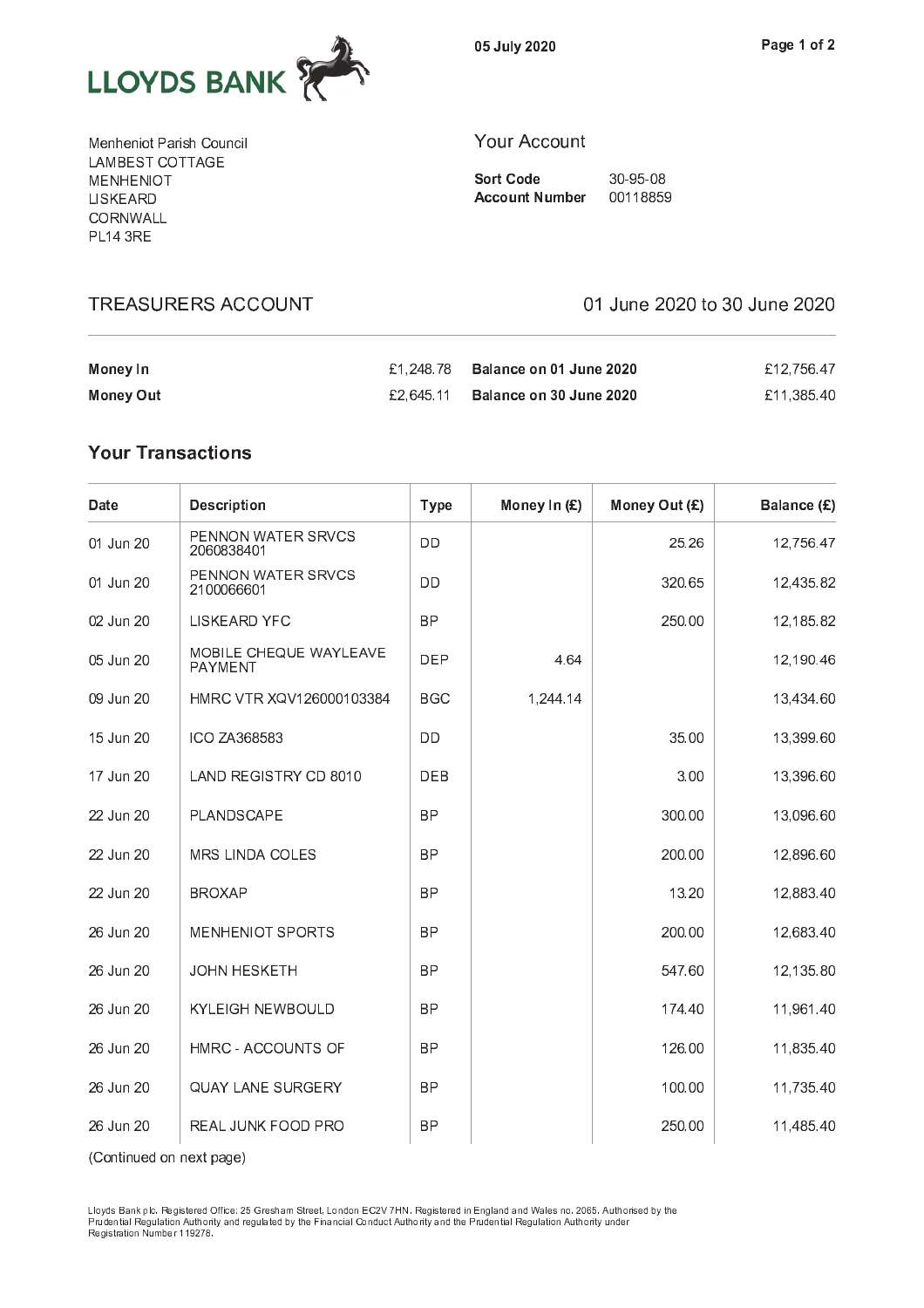

# TREASURERS ACCOUNT Sort Code 30-95-08

Account Number 00118859

# **Your Transactions**

| Date      | <b>Description</b> | Type      | Money In $(E)$ | Money Out $(E)$ | Balance (£) |
|-----------|--------------------|-----------|----------------|-----------------|-------------|
| 26 Jun 20 | ROSEDEAN HOUSE SUR | <b>BP</b> |                | 100.00          | 11.385.40   |

# **Transaction types**

|            | <b>BGC</b> Bank Giro Credit | BP. | <b>Bill Payments</b>                             |     | <b>CHG</b> Charge            |     | <b>CHQ</b> Cheque      |
|------------|-----------------------------|-----|--------------------------------------------------|-----|------------------------------|-----|------------------------|
|            | <b>COR</b> Correction       |     | <b>CPT</b> Cashpoint                             | DD. | Direct Debit                 |     | <b>DEB</b> Debit Card  |
|            | <b>DEP</b> Deposit          |     | <b>FEE</b> Fixed Service                         |     | <b>FPI</b> Faster Payment In |     | FPO Faster Payment Out |
| <b>MPI</b> | Mobile Payment In           |     | <b>MPO</b> Mobile Payment Out <b>PAY</b> Payment |     |                              | SO. | Standing Order         |
|            | <b>TFR</b> Transfer         |     |                                                  |     |                              |     |                        |
|            |                             |     |                                                  |     |                              |     |                        |

Lloyds Bank plc. Registered Office: 25 Gresham Street, London EC2V 7HN. Registered in England and Wales no. 2065. Authorised by th<br>Prudential Regulation Authority and regulated by the Financial Conduct Authority and the Pr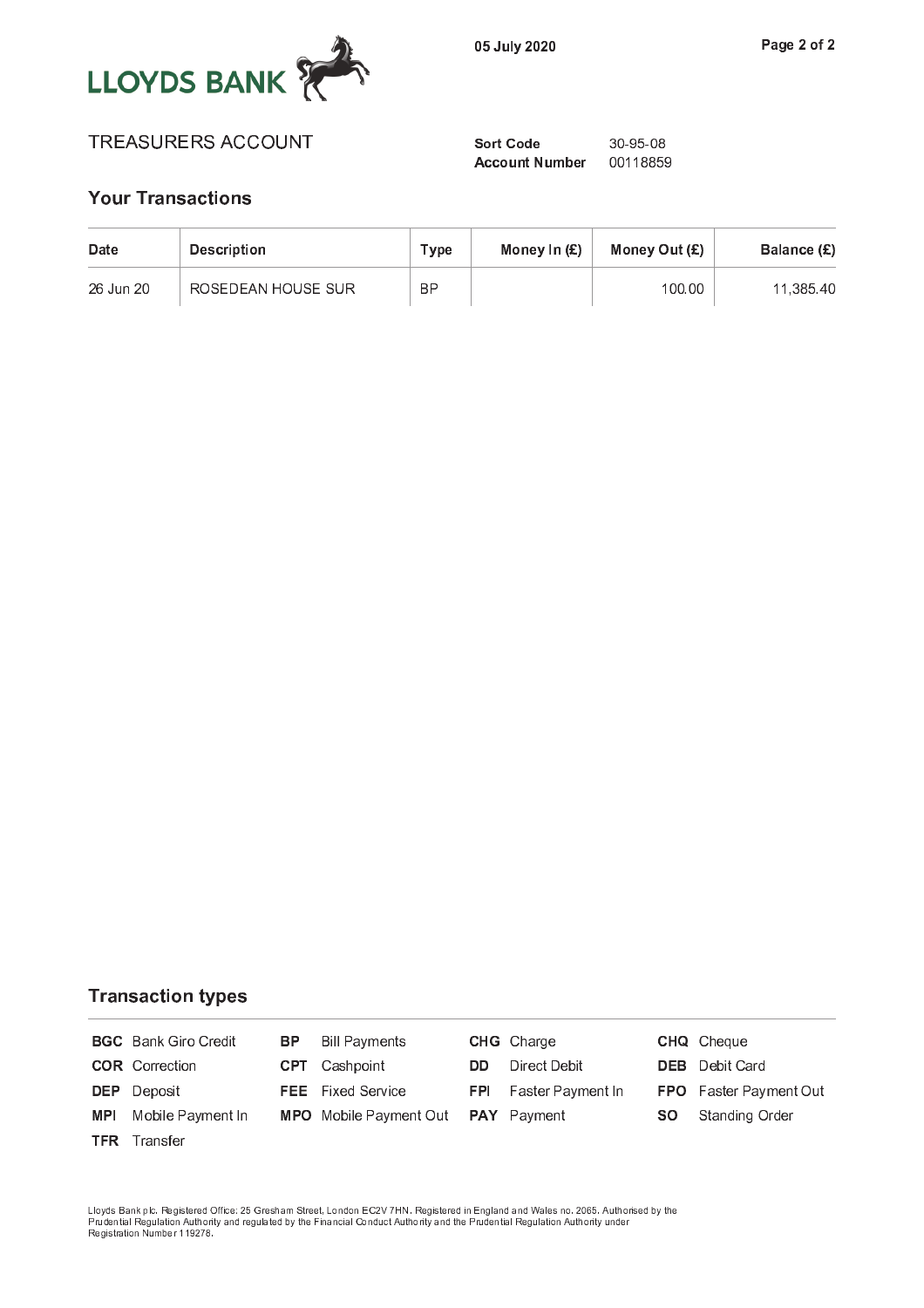

J31A7100JEOMRA0000004951001002393.000 **MENHENIOT PARISH COUNCIL MR JOHN HESKETH LAMBEST COTTAGE MENHENIOT LISKEARD** CORNWALL **PL14 3RE** 



Your account statement Statement sheet number: 32 Issue date: 30 June 2020 Page: 1 of 3

Write to us at: **PO Box 1000** Andover **BX1 1LT** 

Call us on: 0345 072 5555 (from UK) +44 1733 347338 (from Overseas) Visit us online: www.lloydsbank.com

Your branch: LISKEARD Sort code: 30-95-08 Account number: 07028731 BIC: LOYDGB21465 IBAN: GB83 LOYD 3095 0807 0287 31



**BUS BANK INSTANT MENHENIOT PARISH COUNCIL** 

#### **Account Summary**

| <b>Account Activity</b> |              | Balance On 29 May 2020<br><b>Total Paid In</b><br><b>Total Paid Out</b><br>Balance On 9 June 2020 |              |             | £11,268.47<br>£0.45<br>£0.00<br>£11,268.92 |
|-------------------------|--------------|---------------------------------------------------------------------------------------------------|--------------|-------------|--------------------------------------------|
| Date                    | Payment type | Details                                                                                           | Paid out (£) | Paid in (£) | Balance (£)                                |
| 29 May 20               |              | <b>BALANCE BROUGHT FORWARD</b>                                                                    |              |             | 11,268.47                                  |
| 9 Jun 20                |              | <b>INTEREST (GROSS)</b>                                                                           |              | 0.45        | 11,268.92                                  |
| 09 Jun 20               |              | <b>BALANCE CARRIED FORWARD</b>                                                                    |              |             | 11,268.92                                  |

#### **Transaction Details**

٠

The "Details" column in your statement shows the date that a Debit Card payment went into or came out of your account only if that happened on a weekend or a Bank Holiday.

For our data privacy notice, please see: http://www.lloydsbank.com/business/privacy.asp

Lloyds Bank plc. Registered office: 25 Gresham Street, London, EC2V 7HN. Registered in England and Wales, no. 2065. Authorised by the Prudential Regulation Authority and regulated by the Financial Conduct Authority and the Prudential Regulation Authority under number 119278.

M31A7107J46 D31A7107J#6

PIG108B2100000